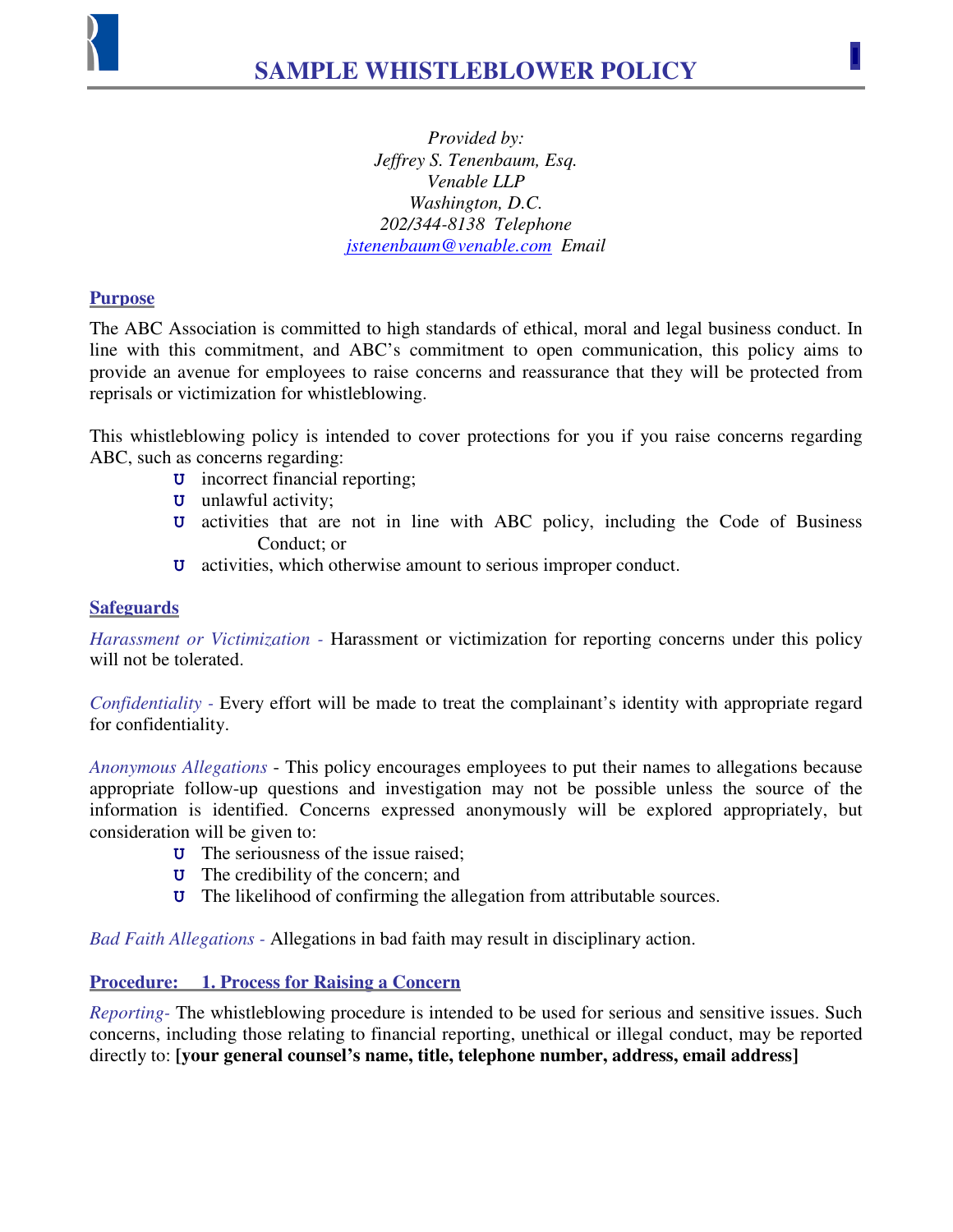

U

Employment-related concerns should continue to be reported through your normal channels such as **[your supervisor, Director of Administration,]** or to the President and CEO.